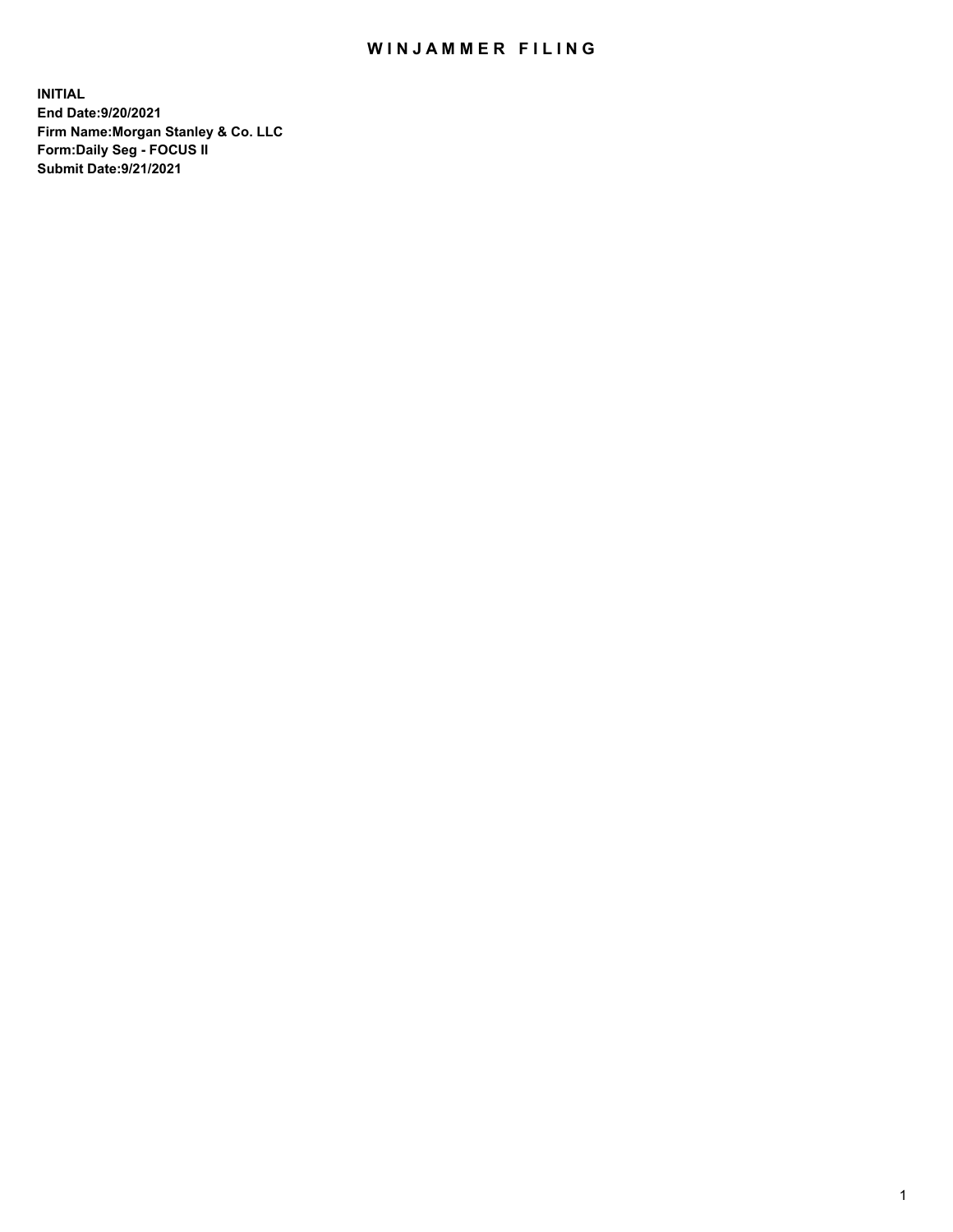**INITIAL End Date:9/20/2021 Firm Name:Morgan Stanley & Co. LLC Form:Daily Seg - FOCUS II Submit Date:9/21/2021 Daily Segregation - Cover Page**

| Name of Company                                                                                                                                                                                                                                                                                                                | <b>Morgan Stanley &amp; Co. LLC</b>                    |
|--------------------------------------------------------------------------------------------------------------------------------------------------------------------------------------------------------------------------------------------------------------------------------------------------------------------------------|--------------------------------------------------------|
| <b>Contact Name</b>                                                                                                                                                                                                                                                                                                            | <b>Ikram Shah</b>                                      |
| <b>Contact Phone Number</b>                                                                                                                                                                                                                                                                                                    | 212-276-0963                                           |
| <b>Contact Email Address</b>                                                                                                                                                                                                                                                                                                   | Ikram.shah@morganstanley.com                           |
| FCM's Customer Segregated Funds Residual Interest Target (choose one):<br>a. Minimum dollar amount: ; or<br>b. Minimum percentage of customer segregated funds required:% ; or<br>c. Dollar amount range between: and; or<br>d. Percentage range of customer segregated funds required between:% and%.                         | 235,000,000<br><u>0</u><br>0 Q<br>0 Q                  |
| FCM's Customer Secured Amount Funds Residual Interest Target (choose one):<br>a. Minimum dollar amount: ; or<br>b. Minimum percentage of customer secured funds required:% ; or<br>c. Dollar amount range between: and; or<br>d. Percentage range of customer secured funds required between: % and %.                         | 140,000,000<br><u>0</u><br><u>00</u><br>0 <sub>0</sub> |
| FCM's Cleared Swaps Customer Collateral Residual Interest Target (choose one):<br>a. Minimum dollar amount: ; or<br>b. Minimum percentage of cleared swaps customer collateral required:% ; or<br>c. Dollar amount range between: and; or<br>d. Percentage range of cleared swaps customer collateral required between:% and%. | 92,000,000<br><u>0</u><br>0 Q<br>00                    |

Attach supporting documents CH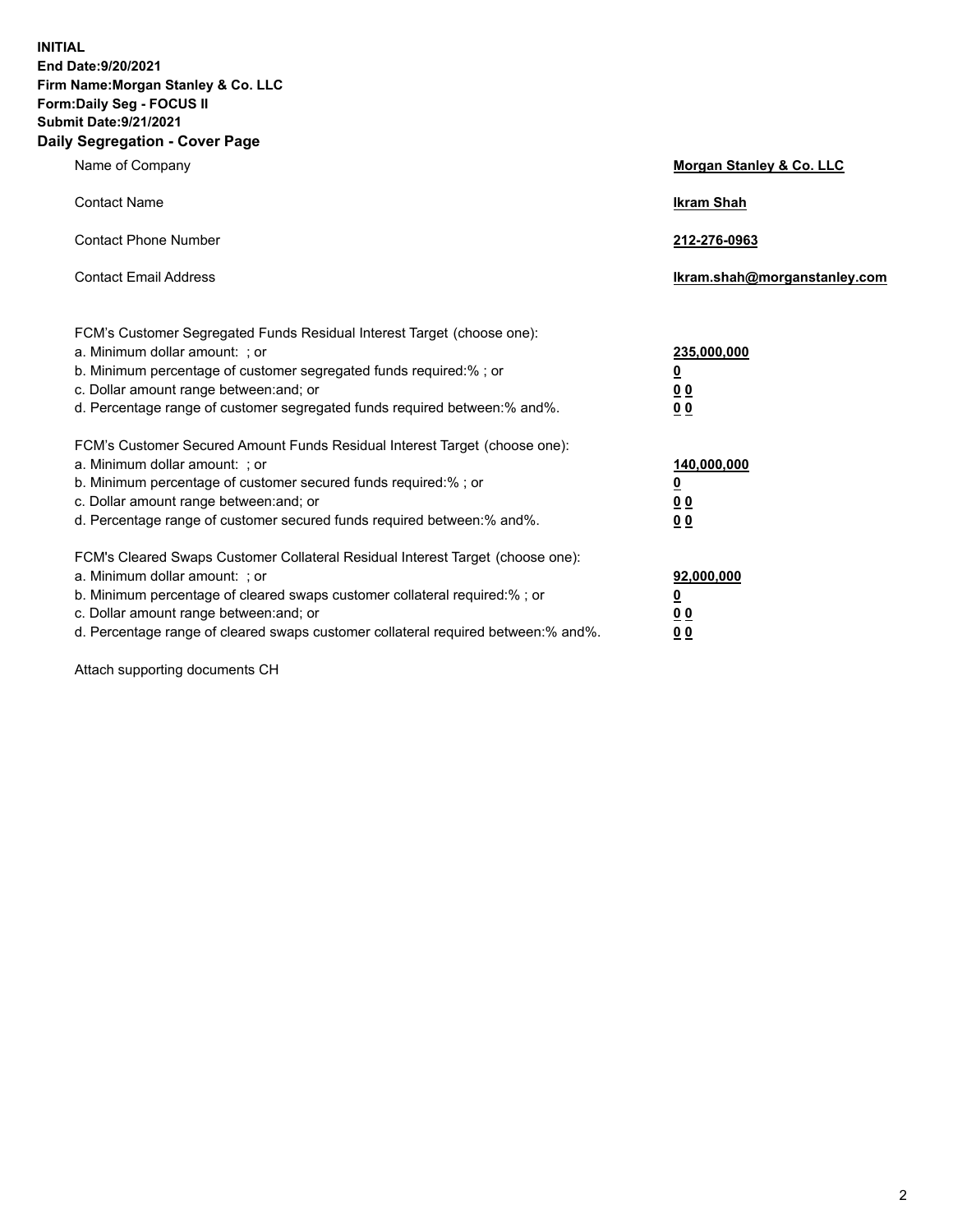## **INITIAL End Date:9/20/2021 Firm Name:Morgan Stanley & Co. LLC Form:Daily Seg - FOCUS II Submit Date:9/21/2021**

**Daily Segregation - Secured Amounts** Foreign Futures and Foreign Options Secured Amounts Amount required to be set aside pursuant to law, rule or regulation of a foreign government or a rule of a self-regulatory organization authorized thereunder 1. Net ledger balance - Foreign Futures and Foreign Option Trading - All Customers A. Cash **5,175,864,362** [7315] B. Securities (at market) **1,964,052,372** [7317] 2. Net unrealized profit (loss) in open futures contracts traded on a foreign board of trade **327,214,275** [7325] 3. Exchange traded options a. Market value of open option contracts purchased on a foreign board of trade **106,206,502** [7335] b. Market value of open contracts granted (sold) on a foreign board of trade **-62,600,195** [7337] 4. Net equity (deficit) (add lines 1. 2. and 3.) **7,510,737,316** [7345] 5. Account liquidating to a deficit and account with a debit balances - gross amount **121,914,591** [7351] Less: amount offset by customer owned securities **-115,526,518** [7352] **6,388,073** 6. Amount required to be set aside as the secured amount - Net Liquidating Equity Method (add lines 4 and 5) 7. Greater of amount required to be set aside pursuant to foreign jurisdiction (above) or line 6. FUNDS DEPOSITED IN SEPARATE REGULATION 30.7 ACCOUNTS 1. Cash in banks A. Banks located in the United States **479,010,750** [7500] B. Other banks qualified under Regulation 30.7 **348,284,630** [7520] **827,295,380** 2. Securities A. In safekeeping with banks located in the United States **526,913,024** [7540] B. In safekeeping with other banks qualified under Regulation 30.7 **63,422,485** [7560] **590,335,509** 3. Equities with registered futures commission merchants A. Cash **13,294,348** [7580] B. Securities **0** [7590] C. Unrealized gain (loss) on open futures contracts **-67,053** [7600] D. Value of long option contracts **0** [7610] E. Value of short option contracts **0** [7615] **13,227,295** [7620] 4. Amounts held by clearing organizations of foreign boards of trade A. Cash **0** [7640] B. Securities **0** [7650] C. Amount due to (from) clearing organization - daily variation **0** [7660] D. Value of long option contracts **0** [7670] E. Value of short option contracts **0** [7675] **0** [7680] 5. Amounts held by members of foreign boards of trade A. Cash **4,552,434,805** [7700] B. Securities **1,373,716,863** [7710] C. Unrealized gain (loss) on open futures contracts **327,281,328** [7720]

- D. Value of long option contracts **106,206,502** [7730]
- 
- 6. Amounts with other depositories designated by a foreign board of trade **0** [7760]
- 7. Segregated funds on hand **0** [7765]
- 8. Total funds in separate section 30.7 accounts **7,727,897,487** [7770]
- 9. Excess (deficiency) Set Aside for Secured Amount (subtract line 7 Secured Statement Page 1 from Line 8)
- 10. Management Target Amount for Excess funds in separate section 30.7 accounts **140,000,000** [7780]
- 11. Excess (deficiency) funds in separate 30.7 accounts over (under) Management Target **70,772,098** [7785]

**0** [7305]

[7354] **7,517,125,389** [7355]

**7,517,125,389** [7360]

[7530]

[7570]

 E. Value of short option contracts **-62,600,195** [7735] **6,297,039,303** [7740] **210,772,098** [7380]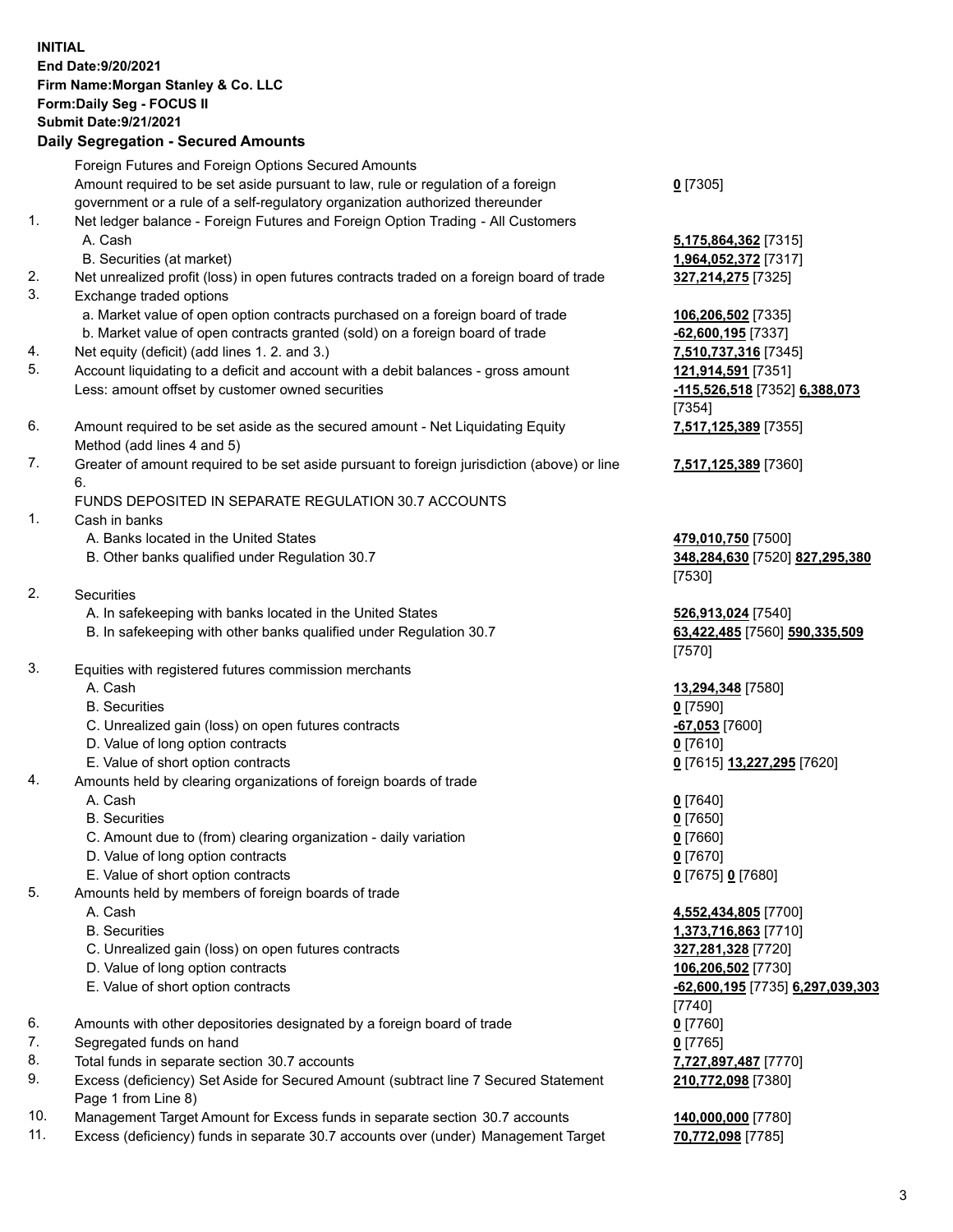**INITIAL End Date:9/20/2021 Firm Name:Morgan Stanley & Co. LLC Form:Daily Seg - FOCUS II Submit Date:9/21/2021 Daily Segregation - Segregation Statement** SEGREGATION REQUIREMENTS(Section 4d(2) of the CEAct) 1. Net ledger balance A. Cash **17,746,867,675** [7010] B. Securities (at market) **7,710,841,927** [7020] 2. Net unrealized profit (loss) in open futures contracts traded on a contract market **-917,503,280** [7030] 3. Exchange traded options A. Add market value of open option contracts purchased on a contract market **1,452,615,263** [7032] B. Deduct market value of open option contracts granted (sold) on a contract market **-1,149,113,550** [7033] 4. Net equity (deficit) (add lines 1, 2 and 3) **24,843,708,035** [7040] 5. Accounts liquidating to a deficit and accounts with debit balances - gross amount **609,281,889** [7045] Less: amount offset by customer securities **-600,792,369** [7047] **8,489,520** [7050] 6. Amount required to be segregated (add lines 4 and 5) **24,852,197,555** [7060] FUNDS IN SEGREGATED ACCOUNTS 7. Deposited in segregated funds bank accounts A. Cash **1,593,249,114** [7070] B. Securities representing investments of customers' funds (at market) **0** [7080] C. Securities held for particular customers or option customers in lieu of cash (at market) **2,930,548,686** [7090] 8. Margins on deposit with derivatives clearing organizations of contract markets A. Cash **15,611,640,110** [7100] B. Securities representing investments of customers' funds (at market) **0** [7110] C. Securities held for particular customers or option customers in lieu of cash (at market) **4,631,870,780** [7120] 9. Net settlement from (to) derivatives clearing organizations of contract markets **7,470,712** [7130] 10. Exchange traded options A. Value of open long option contracts **1,452,615,263** [7132] B. Value of open short option contracts **-1,149,113,550** [7133] 11. Net equities with other FCMs A. Net liquidating equity **7,512,927** [7140] B. Securities representing investments of customers' funds (at market) **0** [7160] C. Securities held for particular customers or option customers in lieu of cash (at market) **0** [7170] 12. Segregated funds on hand **148,422,461** [7150] 13. Total amount in segregation (add lines 7 through 12) **25,234,216,503** [7180] 14. Excess (deficiency) funds in segregation (subtract line 6 from line 13) **382,018,948** [7190]

- 15. Management Target Amount for Excess funds in segregation **235,000,000** [7194]
- 16. Excess (deficiency) funds in segregation over (under) Management Target Amount Excess

**147,018,948** [7198]